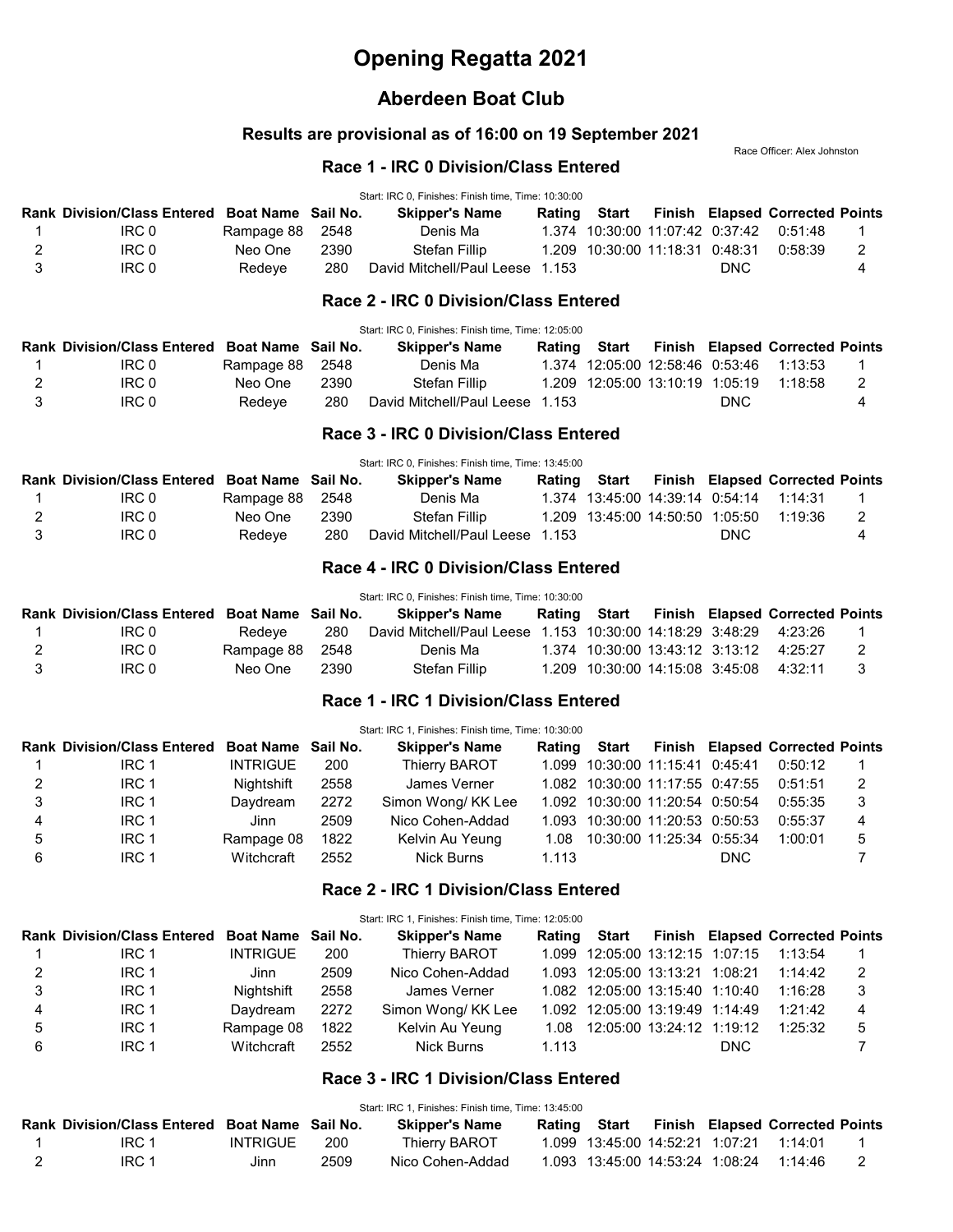| - 3 | IRC 1 | Nightshift      | 2558 | James Verner       |       | 1.082 13:45:00 14:54:35 1:09:35 1:15:17 |            |         |               |
|-----|-------|-----------------|------|--------------------|-------|-----------------------------------------|------------|---------|---------------|
| -4  | IRC 1 | Davdream        | 2272 | Simon Wong/ KK Lee |       | 1.092 13:45:00 14:57:50 1:12:50         |            | 1:19:32 |               |
| 5   | IRC 1 | Rampage 08 1822 |      | Kelvin Au Yeung    |       | 1.08 13:45:00 15:03:18 1:18:18          |            | 1:24:34 | $\mathcal{D}$ |
| - 6 | IRC 1 | Witchcraft      | 2552 | Nick Burns         | 1.113 |                                         | <b>DNC</b> |         |               |

#### Race 4 - IRC 1 Division/Class Entered

| Start: IRC 1, Finishes: Finish time, Time: 10:30:00 |                                                |                 |      |                       |  |                                 |  |  |                                              |     |
|-----------------------------------------------------|------------------------------------------------|-----------------|------|-----------------------|--|---------------------------------|--|--|----------------------------------------------|-----|
|                                                     | Rank Division/Class Entered Boat Name Sail No. |                 |      | <b>Skipper's Name</b> |  |                                 |  |  | Rating Start Finish Elapsed Corrected Points |     |
|                                                     | IRC 1                                          | <b>INTRIGUE</b> | 200  | Thierry BAROT         |  | 1.099 10:30:00 14:21:01 3:51:01 |  |  | 4:13:53                                      |     |
| 2                                                   | IRC 1                                          | Nightshift      | 2558 | James Verner          |  | 1.082 10:30:00 14:24:47 3:54:47 |  |  | 4:14:02                                      | - 2 |
| 3                                                   | IRC 1                                          | Witchcraft      | 2552 | Nick Burns            |  | 1.113 10:30:00 14:19:26 3:49:26 |  |  | 4:15:22                                      | - 3 |
| 4                                                   | IRC 1                                          | Jinn            | 2509 | Nico Cohen-Addad      |  | 1.093 10:30:00 14:27:29 3:57:29 |  |  | 4:19:34                                      | 4   |
| 5                                                   | IRC 1                                          | Davdream        | 2272 | Simon Wong/KK Lee     |  | 1.092 10:30:00 14:34:13 4:04:13 |  |  | 4:26:41                                      | 5   |
| 6                                                   | IRC 1                                          | Rampage 08      | 1822 | Kelvin Au Yeung       |  | 1.08 10:30:00 14:43:03 4:13:03  |  |  | 4:33:18                                      | 6   |

## Race 1 - IRC 2 Division/Class Entered

Start: IRC 2, Finishes: Finish time, Time: 10:30:00

|   | <b>Rank Division/Class Entered</b> | <b>Boat Name</b> | Sail No. | <b>Skipper's Name</b>  | Rating | Start                           |                                 | <b>Finish Elapsed Corrected Points</b> |                |
|---|------------------------------------|------------------|----------|------------------------|--------|---------------------------------|---------------------------------|----------------------------------------|----------------|
|   | IRC 2                              | Red kite 2       | 2093     | Philippe Delorme       |        | 1.025 10:30:00 11:19:20 0:49:20 |                                 | 0:50:34                                |                |
|   | IRC <sub>2</sub>                   | Juice            | 2559     | Andy Pidden            |        | 1.022 10:30:00 11:20:21 0:50:21 |                                 | 0:51:27                                | 2              |
|   | IRC <sub>2</sub>                   | Arcturus         | 2273     | Dennis Chien           |        | 1.045 10:30:00 11:20:55 0:50:55 |                                 | 0:53:12                                | 3              |
| 4 | IRC <sub>2</sub>                   | <b>ZESST</b>     | 2207     | <b>Henning Mueller</b> | 1.041  | 10:30:00 11:21:18 0:51:18       |                                 | 0:53:24                                | $\overline{4}$ |
| 5 | IRC <sub>2</sub>                   | Gambit           | 1612     | Keith Mowser           |        | 1.015 10:30:00 11:22:59 0:52:59 |                                 | 0:53:47                                | 5              |
| 6 | IRC <sub>2</sub>                   | Wicked           | 2171     | D.S. Cheung            |        | 1.069 10:30:00 11:21:14 0:51:14 |                                 | 0:54:46                                | 6              |
|   | IRC <sub>2</sub>                   | Vixen            | 1378     | Josephine Cheng        | 1.041  | 10:30:00 11:26:13 0:56:13       |                                 | 0:58:31                                |                |
| 8 | IRC 2                              | Ding Dong        | 2293     | Thomas Wong            | 1.031  | 10:30:00 11:27:26 0:57:26       |                                 | 0:59:13                                | 8              |
| 9 | IRC <sub>2</sub>                   | CALAMANSI        | 1347     | Gaston Chan            | 0.98   |                                 | $10:30:00$ $11:32:20$ $1:02:20$ | 1:01:05                                | 9              |

#### Race 2 - IRC 2 Division/Class Entered

#### Start: IRC 2, Finishes: Finish time, Time: 12:05:00

|   | <b>Rank Division/Class Entered</b> | Boat Name Sail No. |      | <b>Skipper's Name</b>  | Rating | Start                           |  | <b>Finish Elapsed Corrected Points</b> |     |
|---|------------------------------------|--------------------|------|------------------------|--------|---------------------------------|--|----------------------------------------|-----|
|   | IRC 2                              | Red kite 2         | 2093 | Philippe Delorme       |        | 1.025 12:05:00 13:16:25 1:11:25 |  | 1:13:12                                |     |
|   | IRC <sub>2</sub>                   | Juice              | 2559 | Andy Pidden            |        | 1.022 12:05:00 13:17:35 1:12:35 |  | 1:14:11                                |     |
|   | IRC 2                              | Arcturus           | 2273 | Dennis Chien           |        | 1.045 12:05:00 13:17:55 1:12:55 |  | 1:16:12                                | 3   |
| 4 | IRC 2                              | Gambit             | 1612 | Keith Mowser           |        | 1.015 12:05:00 13:21:10 1:16:10 |  | 1:17:19                                | 4   |
| 5 | IRC <sub>2</sub>                   | <b>ZESST</b>       | 2207 | <b>Henning Mueller</b> |        | 1.041 12:05:00 13:20:17 1:15:17 |  | 1:18:22                                | 5   |
| 6 | IRC <sub>2</sub>                   | Wicked             | 2171 | D.S. Cheung            |        | 1.069 12:05:00 13:19:23 1:14:23 |  | 1:19:31                                | 6   |
|   | IRC <sub>2</sub>                   | <b>CALAMANSI</b>   | 1347 | Gaston Chan            | 0.98   | 12:05:00 13:26:21 1:21:21       |  | 1:19:43                                |     |
| 8 | IRC 2                              | Vixen              | 1378 | Josephine Cheng        | 1.041  | 12:05:00 13:21:53 1:16:53       |  | 1:20:02                                | 8.5 |
| 8 | IRC <sub>2</sub>                   | Ding Dong          | 2293 | Thomas Wong            | 1.031  | 12:05:00 13:22:38 1:17:38       |  | 1:20:02                                | 8.5 |

#### Race 3 - IRC 2 Division/Class Entered

Start: IRC 2, Finishes: Finish time, Time: 13:45:00

|   | Rank Division/Class Entered Boat Name Sail No. |              |      | <b>Skipper's Name</b>   | Rating | Start                           |  | <b>Finish Elapsed Corrected Points</b> |   |
|---|------------------------------------------------|--------------|------|-------------------------|--------|---------------------------------|--|----------------------------------------|---|
|   | IRC 2                                          | Juice        | 2559 | Andy Pidden             |        | 1.022 13:45:00 14:58:01 1:13:01 |  | 1:14:37                                |   |
|   | IRC 2                                          | Arcturus     | 2273 | Dennis Chien            |        | 1.045 13:45:00 14:56:40 1:11:40 |  | 1:14:54                                | 2 |
| 3 | IRC 2                                          | Red kite 2   | 2093 | <b>Philippe Delorme</b> |        | 1.025 13:45:00 14:58:09 1:13:09 |  | 1:14:59                                | 3 |
| 4 | IRC 2                                          | Gambit       | 1612 | Keith Mowser            |        | 1.015 13:45:00 15:00:39 1:15:39 |  | 1:16:47                                | 4 |
| 5 | IRC 2                                          | <b>ZESST</b> | 2207 | <b>Henning Mueller</b>  |        | 1.041 13:45:00 14:59:31 1:14:31 |  | 1:17:34                                | 5 |
| 6 | IRC 2                                          | Vixen        | 1378 | Josephine Cheng         |        | 1.041 13:45:00 15:00:01 1:15:01 |  | 1:18:06                                | 6 |
|   | IRC 2                                          | Ding Dong    | 2293 | Thomas Wong             |        | 1.031 13:45:00 15:02:56 1:17:56 |  | 1:20:21                                |   |
| 8 | IRC 2                                          | Wicked       | 2171 | D.S. Cheung             | 1.069  | 13:45:00 15:00:25 1:15:25       |  | 1:20:37                                | 8 |
| 9 | IRC 2                                          | CALAMANSI    | 1347 | Gaston Chan             | 0.98   | 13:45:00 15:10:48 1:25:48       |  | 1:24:05                                | 9 |

#### Race 4 - IRC 2 Division/Class Entered

|   |                                                |            |      | Start: IRC 2, Finishes: Finish time, Time: 10:30:00 |                                 |  |                                        |     |
|---|------------------------------------------------|------------|------|-----------------------------------------------------|---------------------------------|--|----------------------------------------|-----|
|   | Rank Division/Class Entered Boat Name Sail No. |            |      | <b>Skipper's Name</b>                               | Rating Start                    |  | <b>Finish Elapsed Corrected Points</b> |     |
|   | IRC 2                                          | Red kite 2 | 2093 | <b>Philippe Delorme</b>                             | 1.025 10:30:00 14:32:11 4:02:11 |  | 4:08:14                                |     |
| 2 | IRC 2                                          | Juice      | 2559 | Andy Pidden                                         | 1.022 10:30:00 14:39:33 4:09:33 |  | 4:15:02                                |     |
|   | IRC 2                                          | Arcturus   | 2273 | Dennis Chien                                        | 1.045 10:30:00 14:37:24 4:07:24 |  | 4:18:32                                | - 3 |